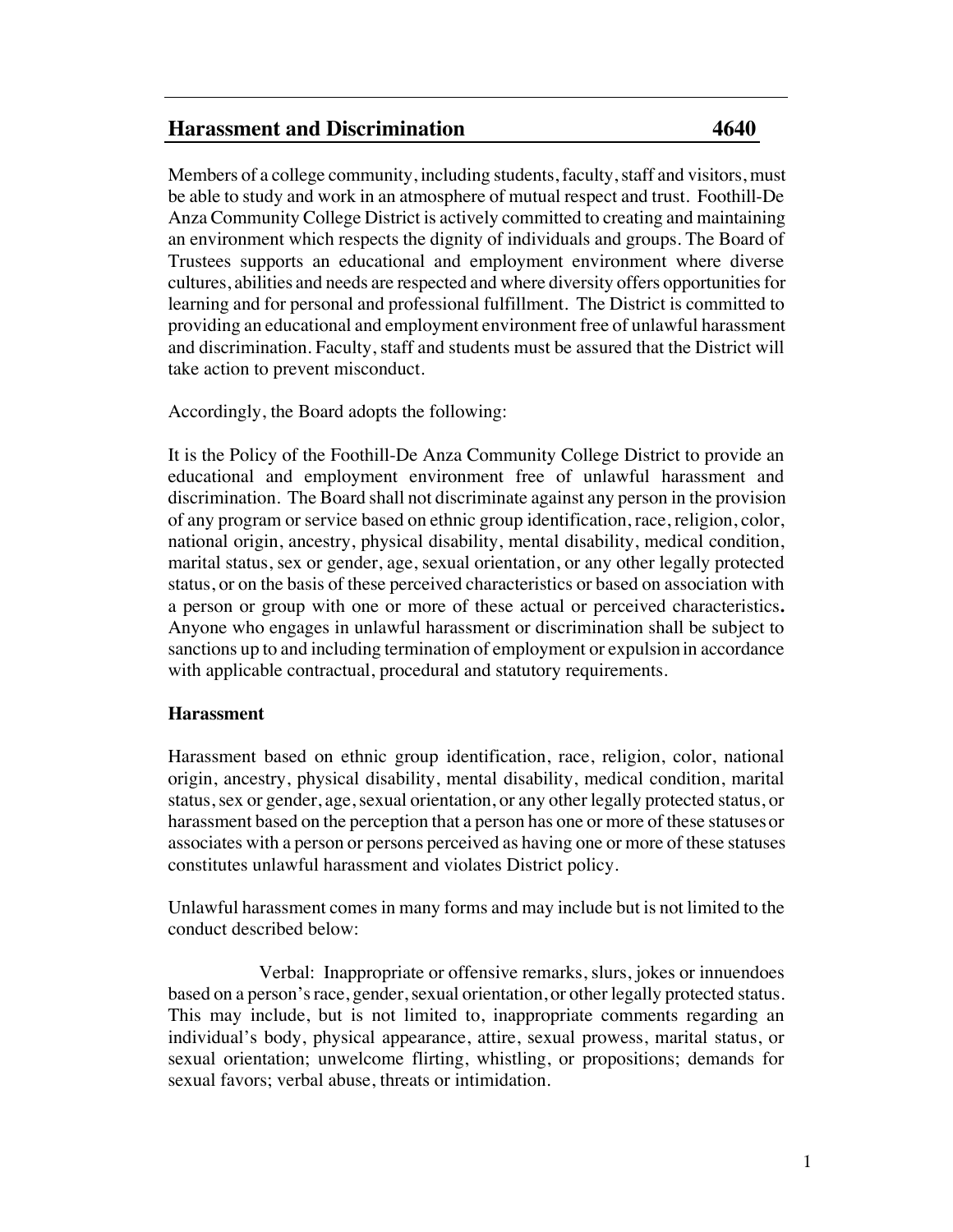Physical: Inappropriate or offensive touching, assault, or physical interference with free movement. This may include, but is not limited to kissing, patting, lingering or intimate touches, grabbing, pinching, unnecessarily brushing against or blocking another person, or sexual gestures.It also includes any physical assault or intimidation directed at an individual due to that person's race, gender, sexual orientation, or other legally protected status. It may also include leering and staring.

Visual or Written: The display or circulation of visual or written material that degrades an individual or groups based on race, gender, sexual orientation, or other legally protected status. This may include, but is not limited to, posters, cartoons, drawing, graffiti, reading materials, computer graphics, or electronic media transmissions.

Environmental: A hostile academic or work environment exists where it is permeated by innuendo or insults or abusive comments directed at an individual or group based on race, gender, sexual orientation, or other legally protected status. An environment may in some circumstances also be hostile toward anyone who merely witnesses unlawful harassment in his or her immediate surroundings, although the conduct is directed at others.

For an unlawful harassment or hostile environment claim to be valid, in general the conduct must be sufficiently severe or pervasive so as to alter the conditions of the employment or educational environment. Subjective perception alone is insufficient evidence for a claim to be valid; an objective appraisal must be considered as well. The conduct shall be evaluated from the objective viewpoint of a reasonable person facing the same conditions.

# **Sexual Harassment**

As noted throughout the preceding section of this Policy, sexual harassment may be verbal, visual, written, physical or environmental and, as such, is a form of unlawful harassment.

Sexual harassment consists of unwelcome sexual advances, requests for sexual favors, and other conduct of a sexual nature when submission to the conduct is explicitly or implicitly made a term or condition of an individual's employment or academic status or progress.

"Quid pro quo" harassment occurs when submission to, or rejection of, the conduct by the individual is used as the basis of employment or academic decisions affecting the individual.

"Hostile environment" harassment occurs when the conduct has the purpose or effect of having a negative impact upon the individual's work or academic performance, or of creating an intimidating, hostile or offensive work or educational environment.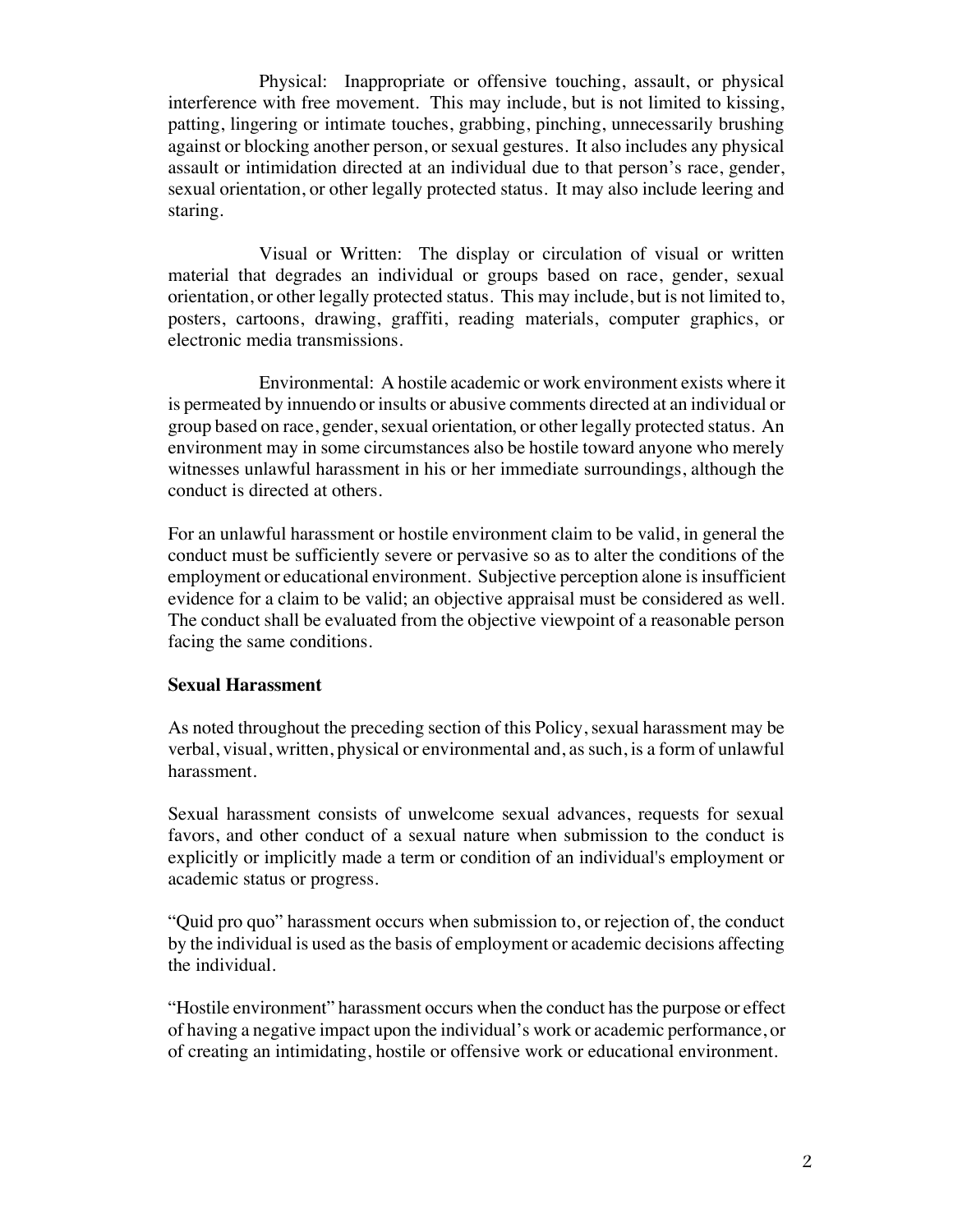# **Retaliation**

The District seeks to foster an environment in which all employees and students feel free to report incidents of harassment or discrimination without fear of retaliation or reprisal. Therefore, the District also strictly prohibits retaliation against any individual for filing a complaint of harassment or discrimination or for participating in an investigation of such complaints. Such conduct is illegal and constitutes a violation of this Policy. All allegations of retaliation will be investigated. Any individual found to have violated this Policy will be subject to disciplinary sanctions, up to and including termination of employment or expulsion in accordance with applicable contractual, procedural and statutory requirements.

#### **Academic Freedom**

While the Board recognizes that academic freedom does not allow harassment or any other form of unlawful discrimination, the Board reaffirms its commitment to academic freedom as established in Board Policy on Academic Freedom (4190). The lecture, content and discourse (including rhetorical strategies) that are an integral part of the course or which serve a legitimate pedagogical purpose shall in no event constitute harassment or other forms of unlawful discrimination. In cases involving questions of academic freedom, the District shall consult with the Academic Senates whenever possible or with other appropriate faculty representatives as needed, consistent with Administrative Procedures 4640.

# **Complaints**

Appropriate action shall be taken immediately against individuals determined to be in violation of this Policy. Any individual who believes that he or she has been a victim of harassment or discrimination or retaliation in violation of this Policy may file a complaint in accordance with the District's Procedures regarding investigation and resolution of complaints regarding harassment and discrimination.

The District has developed procedures to address complaints of discrimination**,** harassment and retaliation. Complaints are handled pursuant to the District's "Procedures to Resolve Complaints Regarding Harassment and Discrimination."

Complaints filed by students or employees regarding harassment or discrimination by third parties who are not themselves students or employees in the District shall be investigated. Additionally, the District shall forward written notice to the responsible party with a request for an investigation of the incident(s) and a report of the findings to be sent to the District.